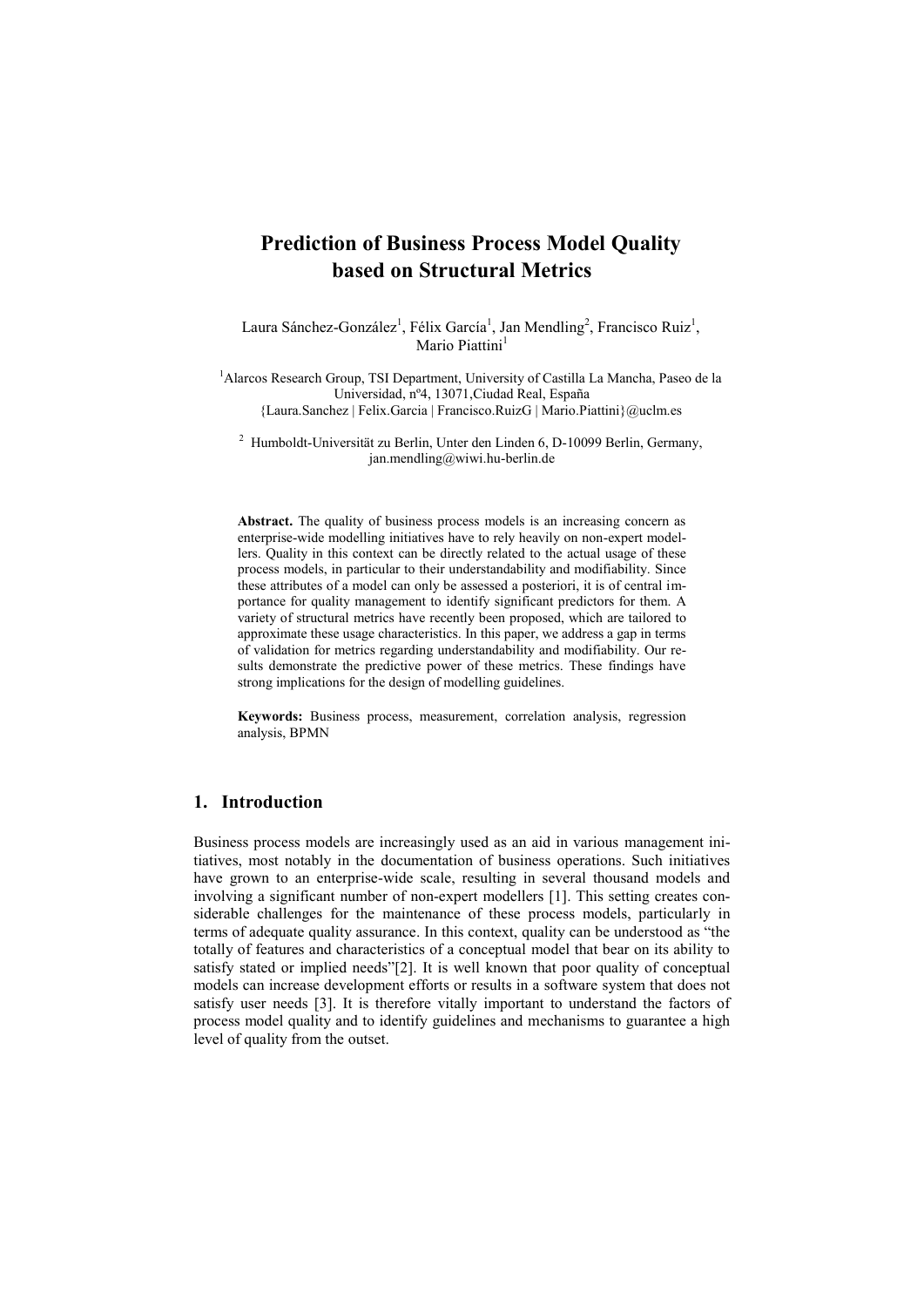An important step towards improved quality assurance is a precise quantification of quality. Recent research into process model metrics pursues this line of argument by measuring the characteristics of process models. The significance of these metrics relies on a thorough empirical validation of their connection with quality attributes [4]. The most prominent of these attributes are understandability and modifiability, which both belong to the more general concepts of usability and maintainability, respectively [5]. While some research provides evidence for the validity of certain metrics as predictors of understandability, there is, to date, no insight available into the connection between structural process model metrics and modifiability. This observation is in line with a recent systematic literature review that identifies a validation gap in this research area [6].

In accordance with the previously identified issues, the purpose of this paper is to contribute to the maturity of measuring business process models. The aim of the empirical research presented herein is to discover the connections between an extensive set of metrics and the ease with which business process models can be understood (understandability) and modified (modifiability). This was achieved by adapting the measures defined in [7] to BPMN business process models [8]. The empirical data of six experiments which had been defined for previous works were used. A correlation analysis and a regression estimation were applied in order to test the connection between the metrics and both the understandability and modifiability of the models.

The remainder of the paper is as follows. In Section 2 we describe the theoretical background of our research and the set of metrics considered. Section 3 describes the series of experiments that were used. Sections 4 and 5 present the results. Finally, Section 6 draws conclusions and presents topics for future research.

#### **2. Structural Metrics for Process Models**

In this paper we consider a set of metrics defined in [6] for a series of experiments on process model understanding and modifiability. The hypothetical correlation with understandability and modifiability is annotated in brackets as (+) for positive correlation or (-) for negative correlation. The metrics include:

- Number of nodes (-): number of activities and routing elements in a model;
- Diameter (-): The length of the longest path from a start node to an end node;
- Density (-): ratio of the total number of arcs to the maximum number of arcs;
- The Coefficient of Connectivity (-): ratio of the total number of arcs in a process model to its total number of nodes;
- The Average Gateway Degree (-) expresses the average of the number of both incoming and outgoing arcs of the gateway nodes in the process model;
- The Maximum Gateway Degree (-) captures the maximum sum of incoming and outgoing arcs of these gateway nodes;
- Separability (+) is the ratio of the number of cut-vertices on the one hand to the total number of nodes in the process model on the other;
- Sequentiality (+): Degree to which the model is constructed out of pure sequences of tasks.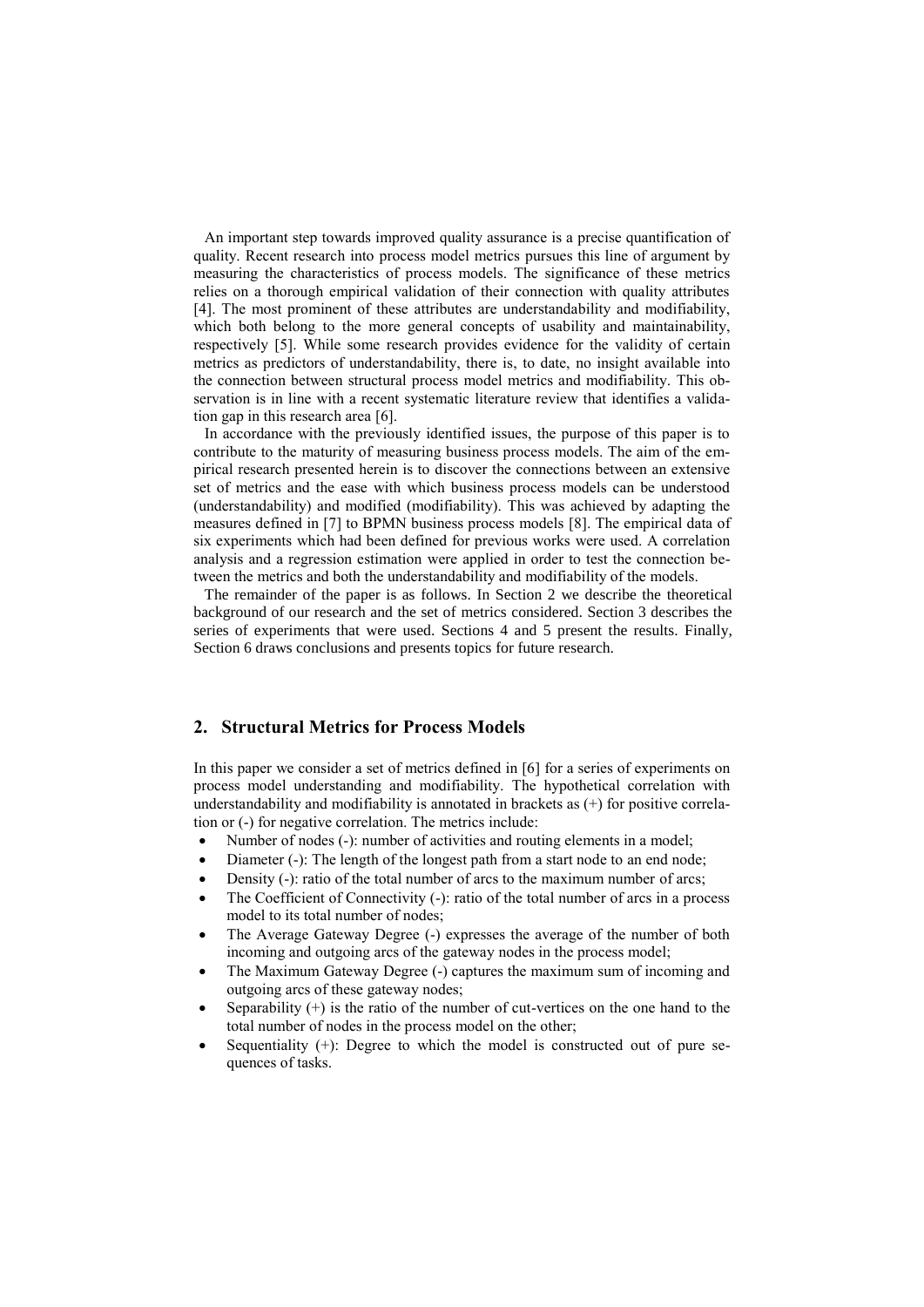- Depth (-): maximum nesting of structured blocks in a process model;
- Gateway Mismatch (-) is the sum of gateway pairs that do not match with each other, e.g. when an AND-split is followed by an OR-join;
- Gateway Heterogeneity (-): different types of gateways are used in a model;
- Cyclicity (-) relates the number of nodes in a cycle to the sum of all nodes;
- Concurrency(-) captures the maximum number of paths in a process model that may be concurrently activate due to AND-splits and OR-splits.

#### **3. Research Design**

The empirical analysis performed is composed by six experiments: three to evaluate understandability and three to evaluate modifiability. The experimental material for the first three experiments consisted of 15 BPMN models with different structural complexity. Each model included a questionnaire related to its understandability. The experiments on modifiability included 12 BPMN models related to a particular modification task. A more detailed description of the family of experiments can be found in [9]. It was possible to collect the following objective data for each model and each task: time of understandability or modifiability for each subject, number of correct answers in understandability or modifiability, and efficiency defined as the number of correct answers divided by time.

Once the values had been obtained, the variability of the values was analyzed to ascertain whether the measures varied sufficiently to be considered in the study. Two measures were excluded, namely Cyclicity and Concurrency, because the results they offered had very little variability (80% of the models had the same value for both measures, the mean value was near to 0, as was their standard deviation). The remaining measures were included in the correlation analysis.

The experimental data was accordingly used to test the following null hypotheses for the current empirical analysis, which are:

- For the experiments on understandability,
- **H0,1**: There is no correlation between structural metrics and understandability
- For the experiments on modifiability,
	- **H0,2**: there is no correlation between structural metrics and modifiability

The following sub-sections show the results obtained for the correlation and regression analysis of the empirical data.

## **4. Correlation analysis**

**Understandability:** Understanding time is strongly correlated with number of nodes, diameter, density, average gateway degree, depth, gateway mismatch, and gateway heterogeneity in all three experiments. There is no significant correlation with the connectivity coefficient, and the separability ratio was only correlated in the first experiment. With regards to correct answers, size measures, number of nodes  $(-.704)$ with p-value of .003), diameter (-.699, .004), and gateway heterogeneity (.620, .014)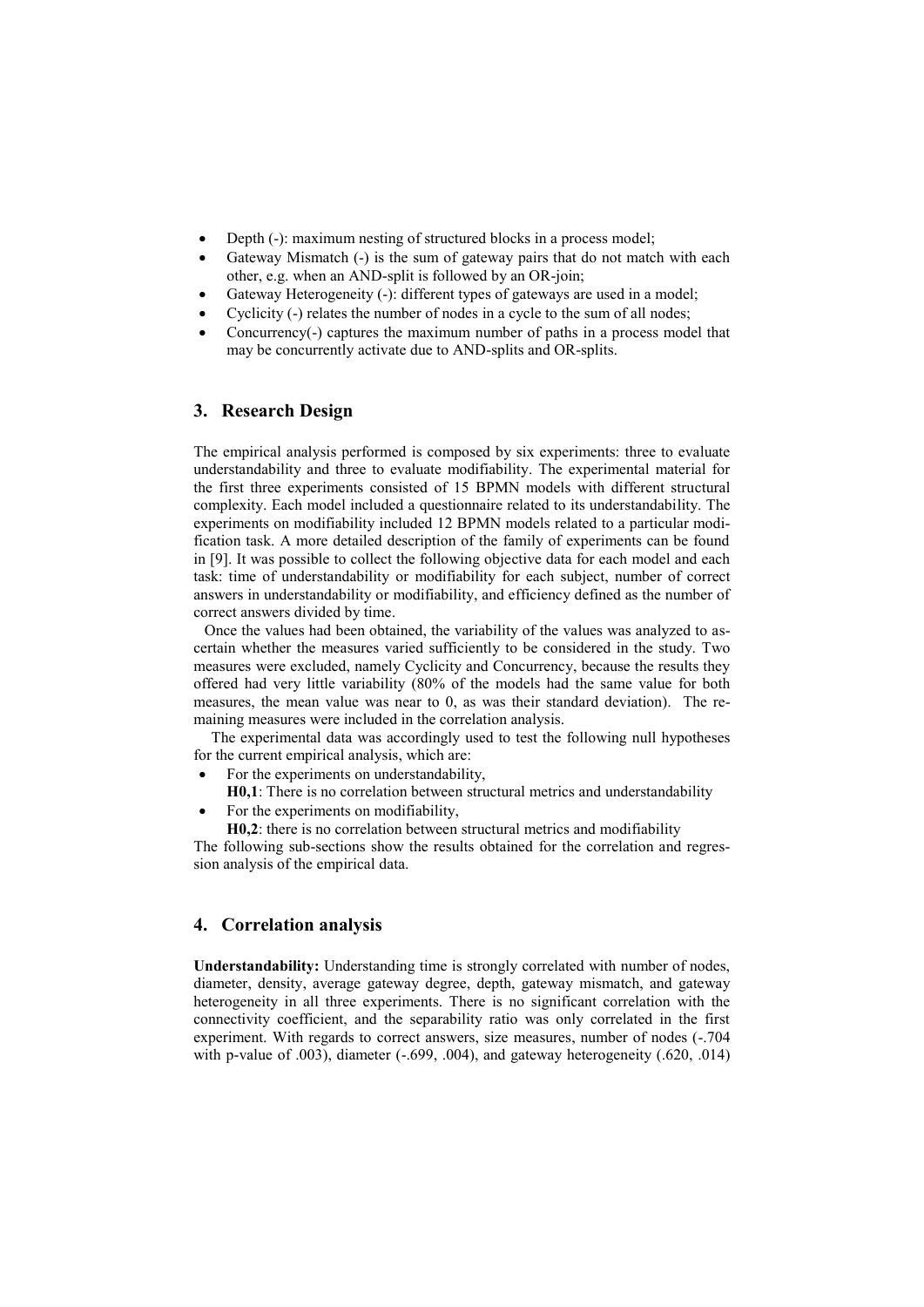have a significant and strong correlation. With regard to efficiency, we obtained evidence of the correlation of all the measures with the exception of separability.

The correlation analysis results indicate that there is a significant relationship between structural metrics and the time and efficiency of understandability. The results for correct answers are not as conclusive, since there is only a correlation of 3 of the 11 analyzed measures. We have therefore found evidence to reject the null hypothesis **H0,1.** The alternative hypothesis suggests that these BPMN elements affect the level of understandability of conceptual models in the following way. It is more difficult to understand models if:

- There are more nodes.
- The path from a start node to the end is longer.
- There are more nodes connected to decision nodes.
- There is higher gateway heterogeneity.

**Modifiability:** We observed a strong correlation between structural metrics and time and efficiency. For correct answers there is no significant connection in general, while there are significant results for diameter, but these are not conclusive since there is a positive relation in one case and a negative correlation in another. For efficiency we find significant correlations with average (.745, .005) and maximum gateway degree (.763, .004), depth (-.751, .005), gateway mismatch (-.812, .001) and gateway heterogeneity (.853, .000). We have therefore found some evidence to reject the null hypothesis **H0,2.** The usage of decision nodes in conceptual models apparently implies a significant reduction in efficiency in modifiability tasks. In short, it is more difficult to modify model the model if:

- More nodes are connected to decision nodes.
- There is higher gateway heterogeneity.

## **5. Regression analysis**

The previous correlation analysis suggests that it is necessary to investigate the quantitative impact of structural metrics on the respective time, accuracy and efficiency dependent variables of both understandability and modifiability. This goal was achieved through the statistical estimation of a linear regression. The regression equations were obtained by performing a regression analysis with 80% of the experimental data. The remaining 20% were used for the validation of the regression models. The first step is selected the prediction models with p-values below 0.05. Then, it is necessary to validate the selected models verifying the distribution and independence of residuals through Kolmogorov-Smirnov and Durbin-Watson tests. Both tests values are considered to be satisfactory.

The accuracy of the models was studied by using the Mean Magnitude Relative Error (MMRE) [10] and the prediction level Pred(25) and Pred(30) on the remaining 20% of the data, which were not used in the estimation of the regression equation. These levels indicate the percentage of model estimations that do not differ from the observed data by more than 25% and 30%. A model can therefore be considered to be accurate when it satisfies any of the following cases: a)  $MMRE \leq 0.25$  or b) Pred *(0,25) ≥ 0,75 or c) Pred (0,30) ≥0,70.* Table 3 depicts the results.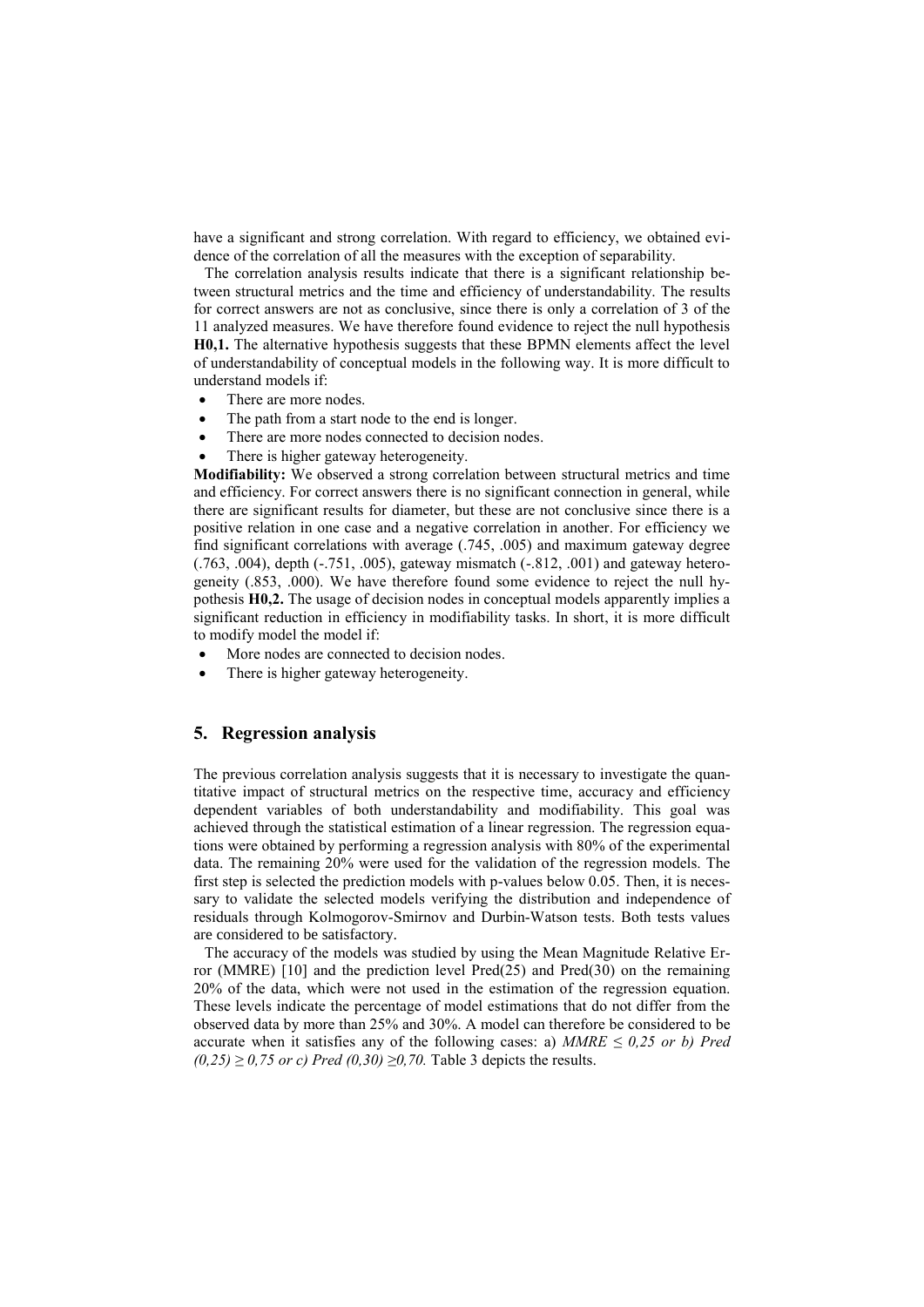**Table 1.** Prediction models of understandability

|                           | Exp | Prediction model                                                                                                                                                                                                                                                                                                                                                                                                                                                                                                                                                                                                                                                                                                                                                                                                                                                                                                                                                                                                                                        | <b>VIMIRE</b> | p(0.25) | p(0,30) |
|---------------------------|-----|---------------------------------------------------------------------------------------------------------------------------------------------------------------------------------------------------------------------------------------------------------------------------------------------------------------------------------------------------------------------------------------------------------------------------------------------------------------------------------------------------------------------------------------------------------------------------------------------------------------------------------------------------------------------------------------------------------------------------------------------------------------------------------------------------------------------------------------------------------------------------------------------------------------------------------------------------------------------------------------------------------------------------------------------------------|---------------|---------|---------|
|                           |     | Understandabiltiy                                                                                                                                                                                                                                                                                                                                                                                                                                                                                                                                                                                                                                                                                                                                                                                                                                                                                                                                                                                                                                       |               |         |         |
| Time                      | E3  | $47.04 + 2.46$ n°nodes                                                                                                                                                                                                                                                                                                                                                                                                                                                                                                                                                                                                                                                                                                                                                                                                                                                                                                                                                                                                                                  | .32           | .51     | .58     |
| Correct                   | E2  | $3.17 - 0.005$ n°nodes - 0.38 coeff. of connectivity                                                                                                                                                                                                                                                                                                                                                                                                                                                                                                                                                                                                                                                                                                                                                                                                                                                                                                                                                                                                    | .18           | .79     | .79     |
| answers                   |     | $+0.17$ depth - 0.015 gateway mismatch                                                                                                                                                                                                                                                                                                                                                                                                                                                                                                                                                                                                                                                                                                                                                                                                                                                                                                                                                                                                                  |               |         |         |
| Efficiency                | E3  | $0.042 - 0.0005$ n°nodes+0.026 sequentiality                                                                                                                                                                                                                                                                                                                                                                                                                                                                                                                                                                                                                                                                                                                                                                                                                                                                                                                                                                                                            | 0.84          | .22     | .25     |
|                           |     | Modifiability                                                                                                                                                                                                                                                                                                                                                                                                                                                                                                                                                                                                                                                                                                                                                                                                                                                                                                                                                                                                                                           |               |         |         |
| Time                      | E4  | $50.08 + 3.77$ gateway mismatch + 422.95 density                                                                                                                                                                                                                                                                                                                                                                                                                                                                                                                                                                                                                                                                                                                                                                                                                                                                                                                                                                                                        | .37           | .31     | .38     |
| C.A.                      | E4  | 1.85 - 3.569 density                                                                                                                                                                                                                                                                                                                                                                                                                                                                                                                                                                                                                                                                                                                                                                                                                                                                                                                                                                                                                                    | .23           | .82     | .83     |
| Efficiency                | E4  | $0.006 + 0.008$ sequentiality                                                                                                                                                                                                                                                                                                                                                                                                                                                                                                                                                                                                                                                                                                                                                                                                                                                                                                                                                                                                                           | .62           | .32     | .42     |
| H <sub>0</sub> ,1.        |     | satisfied all the assumptions. The model with the lowest value of MMRE is obtained<br>in the E3. In general, the results further support the rejection of the null hypothesis<br>Modifiability: We did not obtain any models which satisfy all of the assumptions for<br>the prediction of modifiability time, but we have highlighted the prediction model<br>obtained in E4 since it has the best values. However, the model to predict the number<br>of correct answers may be considered to be a precise model as it satisfies all the as-<br>sumptions. The best results for predicting efficiency of modifiability are also provided<br>by E4, with the lowest value of MMRE. In general, we find some further support for<br>rejecting the null hypothesis $H0,2$ . The best indicators for modifiability are gateway<br>mismatch, density and sequentiality ratio. Two of these metrics are related to decision<br>nodes. Decision nodes apparently have a negative effect on time and the number of<br>correct answers in modifiability tasks. |               |         |         |
| 6.                        |     | <b>Conclusions and Future Work</b>                                                                                                                                                                                                                                                                                                                                                                                                                                                                                                                                                                                                                                                                                                                                                                                                                                                                                                                                                                                                                      |               |         |         |
| tions with other metrics. |     | In this paper we have investigated structural metrics and their connection with the<br>quality of business process models, namely understandability and modifiability.<br>The statistical analyses suggest rejecting the null hypotheses, since the structural<br>metrics apparently seem to be closely connected with understandability and modifi-<br>ability. For understandability these include Number of Nodes, Gateway Mismatch,<br>Depth, Coefficient of Connectivity and Sequentiality. For modifiability Gateway<br>Mismatch, Density and Sequentiality showed the best results. The regression analysis<br>also provides us with some hints with regard to the interplay of different metrics.<br>Some metrics are not therefore investigated in greater depth owing to their correla-                                                                                                                                                                                                                                                       |               |         |         |

## **6. Conclusions and Future Work**